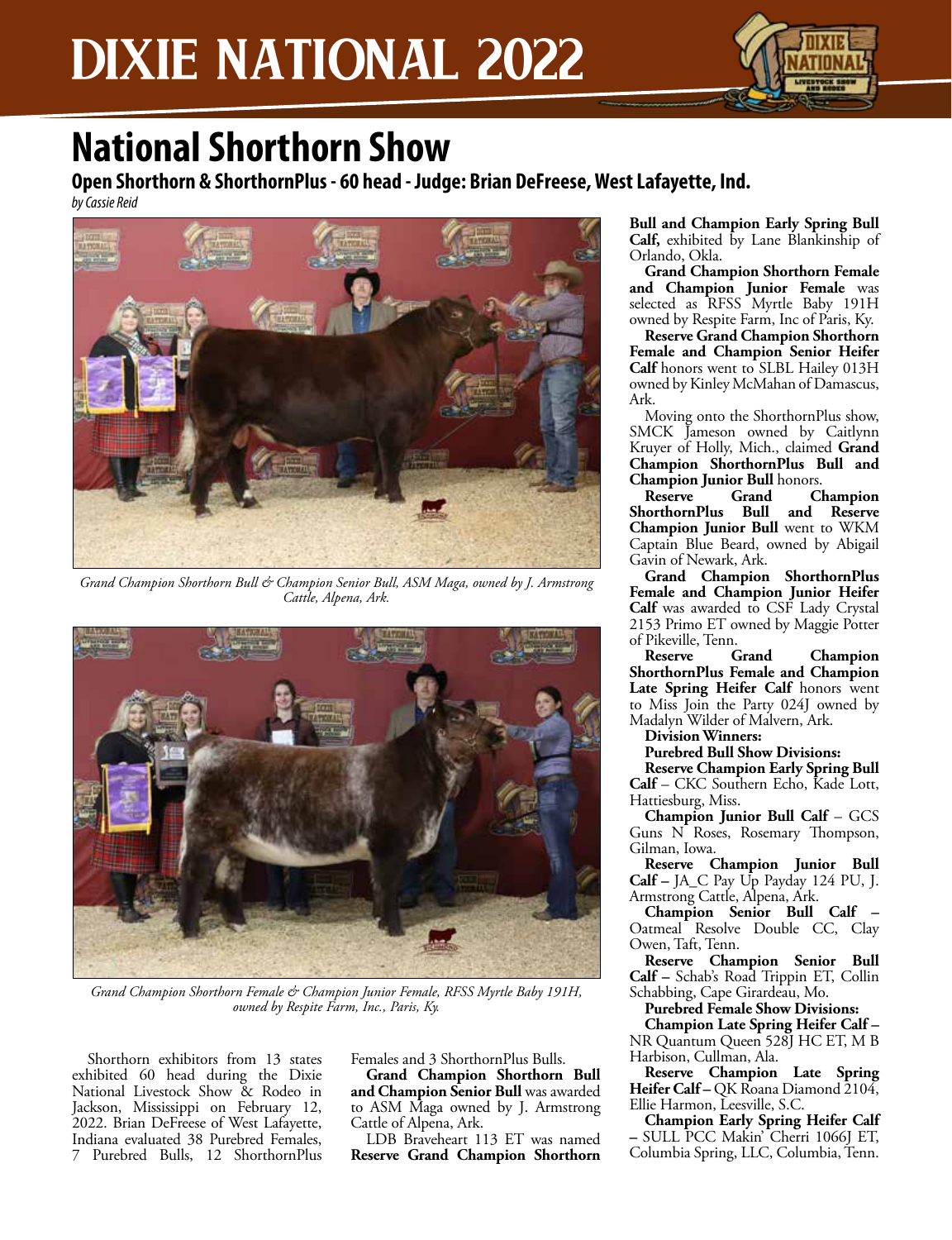### DIXIE NATIONAL 2022





*Grand Champion ShorthornPlus Bull & Champion Junior Bull, SMCK Jameson, shown by Caitlyn Kruyer, Holly, Mich.*



*Grand Champion ShorthornPlus Female & Champion Junior Heifer Calf, CSF Lady Crystal 2153 Primo ET, shown by Maggie Potter, Pikeville, Tenn.*

**Reserve Champion Early Spring Heifer Calf –** Hill Haven Myrtle Beth 30J, Respite Farm, Inc., Paris, Ky.

**Champion Junior Heifer Calf –**  LDB Merci's Georgia 103 ET, Lane Blankinship, Orlando, Okla.

**Reserve Champion Junior Heifer Calf –** Hill Haven Breathtaker Tia 13J, Kaitlyn Broughton, Silver Springs, N.Y.

**Reserve Champion Senior Heifer Calf –** WHR DC Ten Queens 0313 ET, Cameron Catrett, Luverne, Ala.

**Champion Intermediate Female –**  /F Augusta Pride 0621, Katie Williams, Imboden, Ark.

**Champion Senior Female –** MFS Zena Bree 15H, Kade Lott, Hattiesburg, Miss.

**Reserve Champion Senior Female –**  Hahn Star O4H, Anna Phelps, Prattsville, Ark.

**Champion Cow/Calf Pair –** CCF

Cassie C44E, Kurt Feick, Sulphur Springs, Texas.

**ShorthornPlus Bull Show Divisions: Champion Early Spring Bull Calf –** LH Miyagi 0321, L H Showcattle,

Americus, Kan. **ShorthornPlus Female Show Divisions:**

**Reserve Champion Late Spring Heifer Calf –** CRZT 510J, Kayci Tullos, Batesville, Miss.

**Champion Early Spring Heifer Calf**  –DJP Honey Buns 39J, Jaclyn Thomas, Pikeville, Tenn.

**Reserve Champion Early Spring Heifer Calf** – JMS Miss Ruby 110J, Kayci Tullos, Batesville, Miss.

**Reserve Champion Junior Heifer Calf** – NR Quantum Queen 567J Style ET, Cheyenne Cattle Company, Eddyville, Ky.

**Champion Senior Heifer Calf –** RUBL Tina 027H, Hadley Cole, Rockwall, Texas.

**Reserve Champion Senior Heifer Calf** – Schab's Drama Queen, Collin Schabbing, Cape Girardeau, Mo.

**Champion Intermediate Female –**  NR Myrtle Bo Socks 519H ET, Abby Allred, Jemison, Ala.

**Class Placings:**

**Purebred Bull Class Placings (Top 3): Early Spring Bull Calves** – (2 Entries):

1) LDB Braveheart 113 ET owned by Lane Blankinship; 2) CKC Southern Echo owned by Kade Lott.

**Junior Bull Calves** – (2 Entries): 1) GCS Guns N Roses owned by Rosemary Thompson; 2) JA\_C Pay Up Payday 124 PU owned by J. Armstrong Cattle.

**Senior Bull Calves** – (2 Entries): 1) Oatmeal Resolve Double CC owned by Clay Owen; 2) Schab's Road Trippin ET owned by Collin Schabbing.

**Senior Yearling Bulls** – (1 Entry): 1) ASM Maga owned by J. Armstrong Cattle.

**Purebred Female Class Placings (Top 3):**

**Late Spring Heifer Calves** – (4 Entries): 1) NR Quantum Queen 528J HC ET owned by M B Harbison; 2) QK Roana Diamond 2104 owned by Ellie Harman; 3) LDB Mirage Premium Everly 112 ET owned by Lane Blankinship.

**Early Spring Heifer Calves** – (2 Entries): 1) CF Mona Lisa 180 UH ET owned by Elizabeth Rone; 2) GOET Miss Fancy Ivanka ET owned by Barrett Griffin.

**Early Spring Heifer Calves** – (4 Entries): 1) SULL PCC Makin' Cherri 1066J ET owned by Columbia Spring, LLC; 2) CF Mona Lisa 166 SOL ET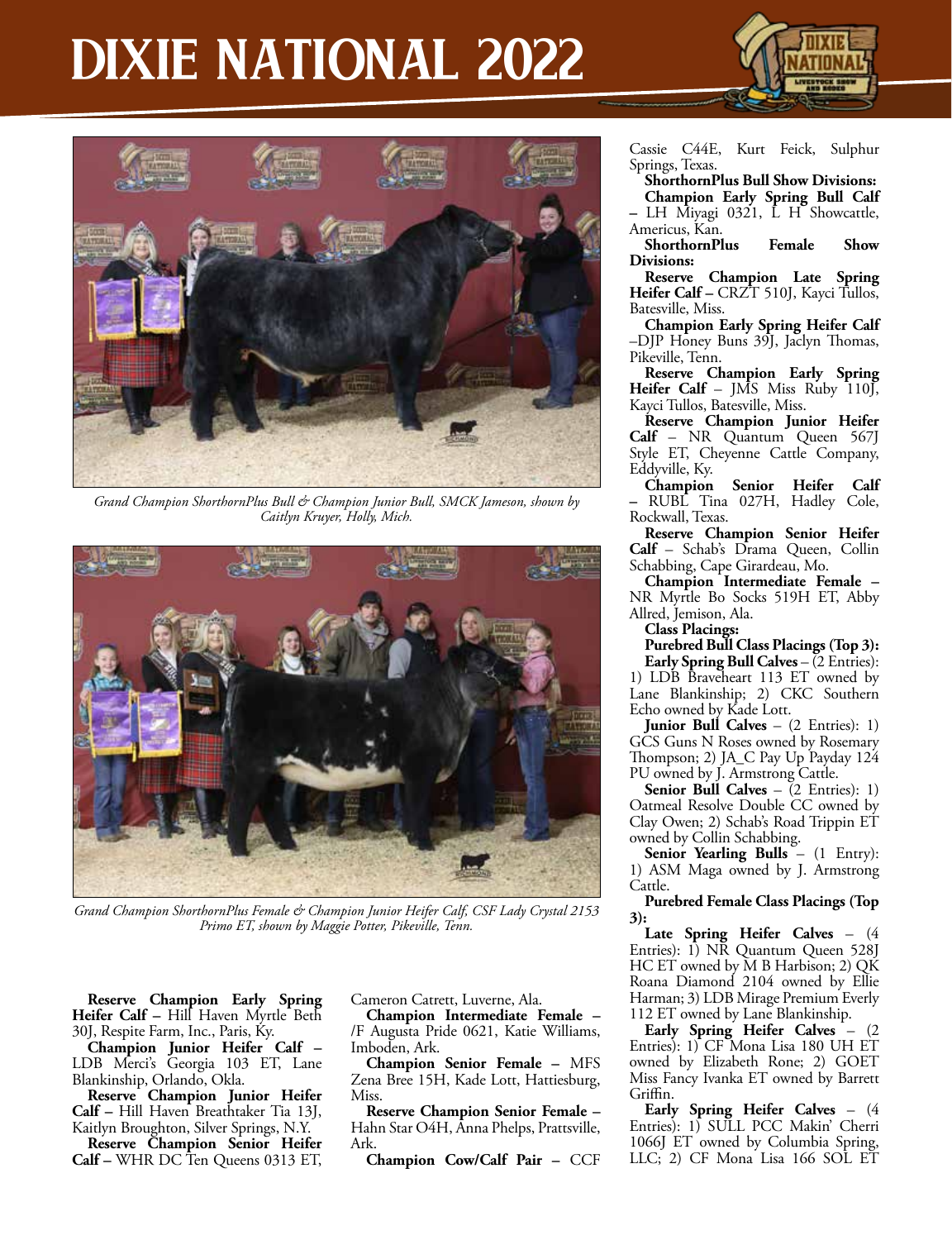

*Reserve Grand Champion Shorthorn Bull & Champion Early Spring Bull Calf, LDB Braveheart 113 ET, exhibited by Lane Blankinship, Orlando, Okla.*



*Reserve Grand Champion ShorthornPlus Bull & Reserve Champion Junior Bull, WKM Captain Blue Beard, exhibited by Abigail Gavin, Newark, Ark.*



*Reserve Grand Champion Shorthorn Female & Champion Senior Heifer Calf, SLBL Hailey 013H, exhibited by Kinley McMahan, Damascus, Ark.*



*Reserve Grand Champion ShorthornPlus Female & Champion Late Spring Heifer Calf, Miss Join the Party 024J, exhibited by Madalyn Wilder, Malvern, Ark.*

owned by Jaclyn Thomas; 3) BCSC Homecoming Queen 09 PP owned by Jacob Poynor.

**Early Spring Heifer Calves** – (4 Entries): 1) Hill Haven Myrtle Beth 30J owned by Respite Farm, Inc.; 2) LH Bennie and the Jets owned by L H Showcattle. 3) Bucky's Dream Lady owned by Anna Phelps.

**Junior Heifer Calves** – (6 Entries): 1) LDB Merci's Georgia 103 ET owned by Lane Blankinship; 2) NR Red Margie 511J FB ET owned by M B Harbison; 3) WSCC Steck Chelsie SOL 112J ET owned by Rosemary Thompson.

**Junior Heifer Calves** – (3 Entries): 1) Hill Haven Breathtaker Tia 13J owned by Kaitlyn Broughton; 2) CSF Demi 2165 RD ET owned by Maggie Potter; 3) J-F Lady Cornerstone 2110 BD ET owned by Chance Lott.

**Winter Heifer Calves** – (4 Entries): 1) SLBL Hailey 013H owned by Kinley McMahan; 2) CMF Cecilia N050 owned by Bristol Lee; 3) WKM Pink Lady 0820 owned by Katie Williams.

**Senior Heifer Calves** – (4 Entries): 1) WHR DC Ten Queens 0913 ET owned by Cameron Catrett; 2) Schab's Princess Poppy ET owned by Collin Schabbing; 3) Rocky Top Commodity Smokey owned by Clay Owen.

**Late Spring Yearling Females** – (1 Entry): 1) /F Augusta Pride 0621 owned by Katie Williams.

Early Spring Yearling Females – (1 Entry): 1) RFSS Myrtle Baby 191H owned by Respite Farm, Inc.

**Junior Yearling Females** – (3 Entries): 1) MFS Zena Bree 15H owned by Kade Lott; 2) HAHN Star O4H owned by Anna Phelps; 3) PMF Daisy 53 owned by Pyper Butler.

**Senior Yearling Females** – (1 Entry): 1) DAL HW Juno's Gypsy Rose owned by Kaitlyn Anderson.

**Three-Four-Year-Old Cow/Calf** – (1 Entry): 1) CCF Cassie C44E owned by Kurt Feick.

**ShorthornPlus Bull Class Placings (Top 3):**

**Early Spring Bull Calves** – (1 Entry): 1) LH Mr Miyagi 0321 owned by L H Showcattle.

**Junior Yearling Bulls** – (2 Entries): 1) SMCK Jameson owned by Caitlyn Kruyer; 2) WKM Captain Blue Beard owned by Abigail Gavin.

**ShorthornPlus Female Class Placings (Top 3):**

**Late Spring Heifer Calves** – (2 Entries): 1) Miss Join the Party 024J owned by Madalyn Wilder. 2) CRZT 510J owned by Kayci Tullos

**Early Spring Heifer Calves** – (2 Entries): 1) DJP Honey Buns 39J owned by Jaclyn Thomas; 2) JSF Elsa 252J owned by Barrett Griffin.

**Early Spring Heifer Calves** – (2 Entries): 1) JMS Miss Ruby 110J owned by Kayci Tullos; 2) CCF Joni C09I owned by Harlie Lockhart.

**Junior Heifer Calves** – (3 Entries): 1) CSF Lady Crystal 2153 Primo ET owned by Maggie Potter; 2) NR Quantum Queen 567J Style ET owned by Cheyenne Cattle Company; 3) Schab's Dililah 0421 ET owned by Lily Stephens.

**Winter Heifer Calves** – (1 Entry): 1) Schab's Drama Queen owned by Collin Schabbing.

**Senior Heifer Calves** – (1 Entry): 1) RUBL Tina 027H owned by Hadley Cole.

**Late Spring Yearling Females** – (1 Entry): 1) NR Myrtle Bo Socks 519H ET owned by Abby Allred. **圖**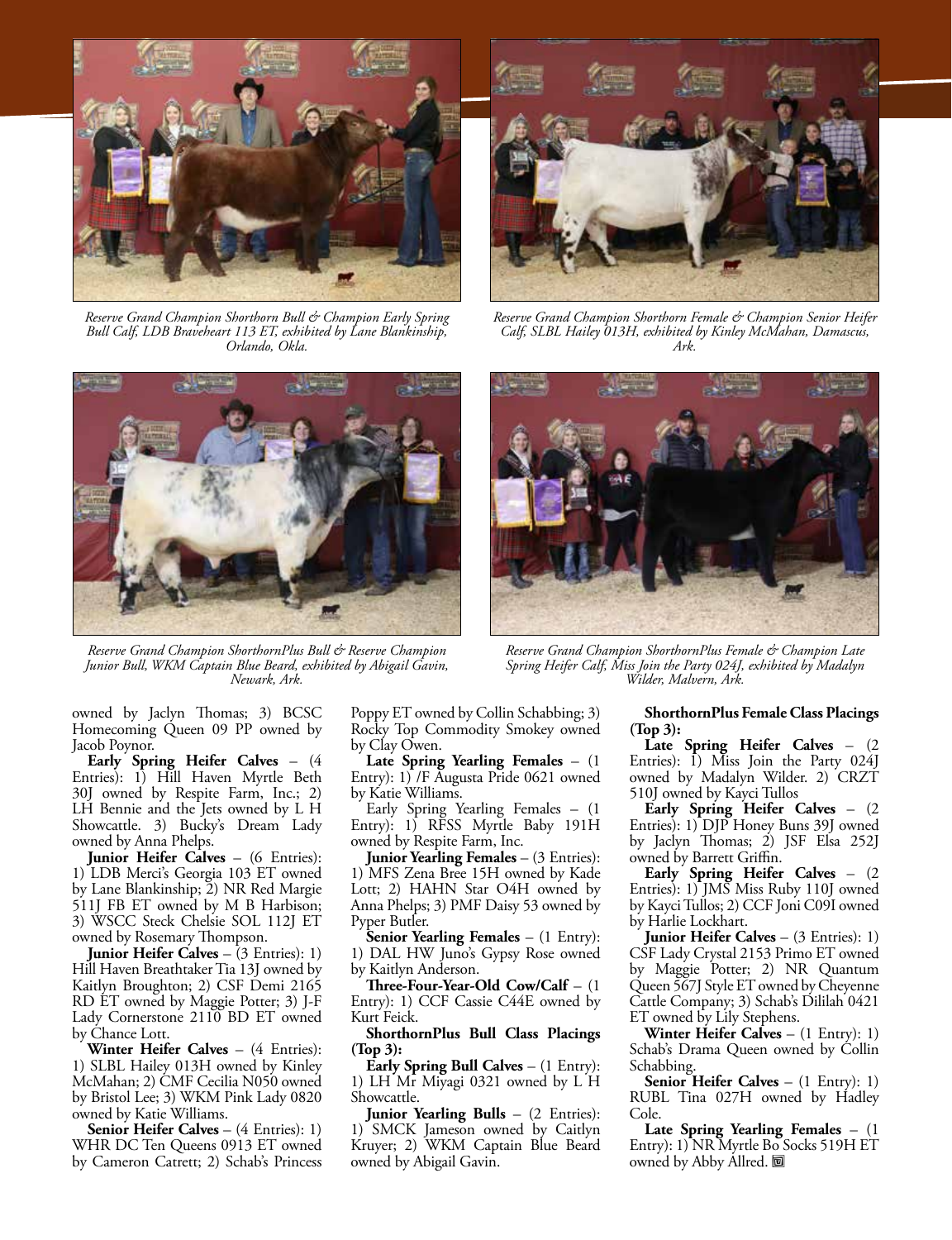# DIXIE NATIONAL 2022





*Reserve Champion Early Spring Bull Calf – CKC Southern Echo, Kade Lott, Hattiesburg, Miss.*

#### **Shorthorn Bulls**



*Champion Junior Bull Calf – GCS Guns N Roses, Rosemary Thompson, Gilman, Iowa.*



*Reserve Champion Junior Bull Calf – JA\_C Pay Up Payday 124 PU, J. Armstrong Cattle, Alpena, Ark.*



*Champion Senior Bull Calf – Oatmeal Resolve Double CC, Clay Owen, Taft, Tenn.*



*Reserve Champion Senior Bull Calf – Schab's Road Trippin ET, Collin Schabbing, Cape Girardeau, Mo.*



*Champion Late Spring Heifer Calf – NR Quantum Queen 528J HC ET, M B Harbison, Cullman, Ala.*



*Reserve Champion Early Spring Heifer Calf – Hill Haven Myrtle Beth 30J, Respite Farm, Inc., Paris, Ky.*

#### **Shorthorn Females**



*Reserve Champion Late Spring Heifer Calf – QK Roana Diamond 2104, Ellie Harmon, Leesville, S.C.*



*Champion Junior Heifer Calf – LDB Merci's Georgia 103 ET, Lane Blankinship, Orlando, Okla.*



*Champion Early Spring Heifer Calf – SULL PCC Makin' Cherri 1066J ET, Columbia Spring, LLC, Columbia, Tenn.*



*Reserve Champion Junior Heifer Calf – Hill Haven Breathtaker Tia 13J, Kaitlyn Broughton, Silver Springs, N.Y.*